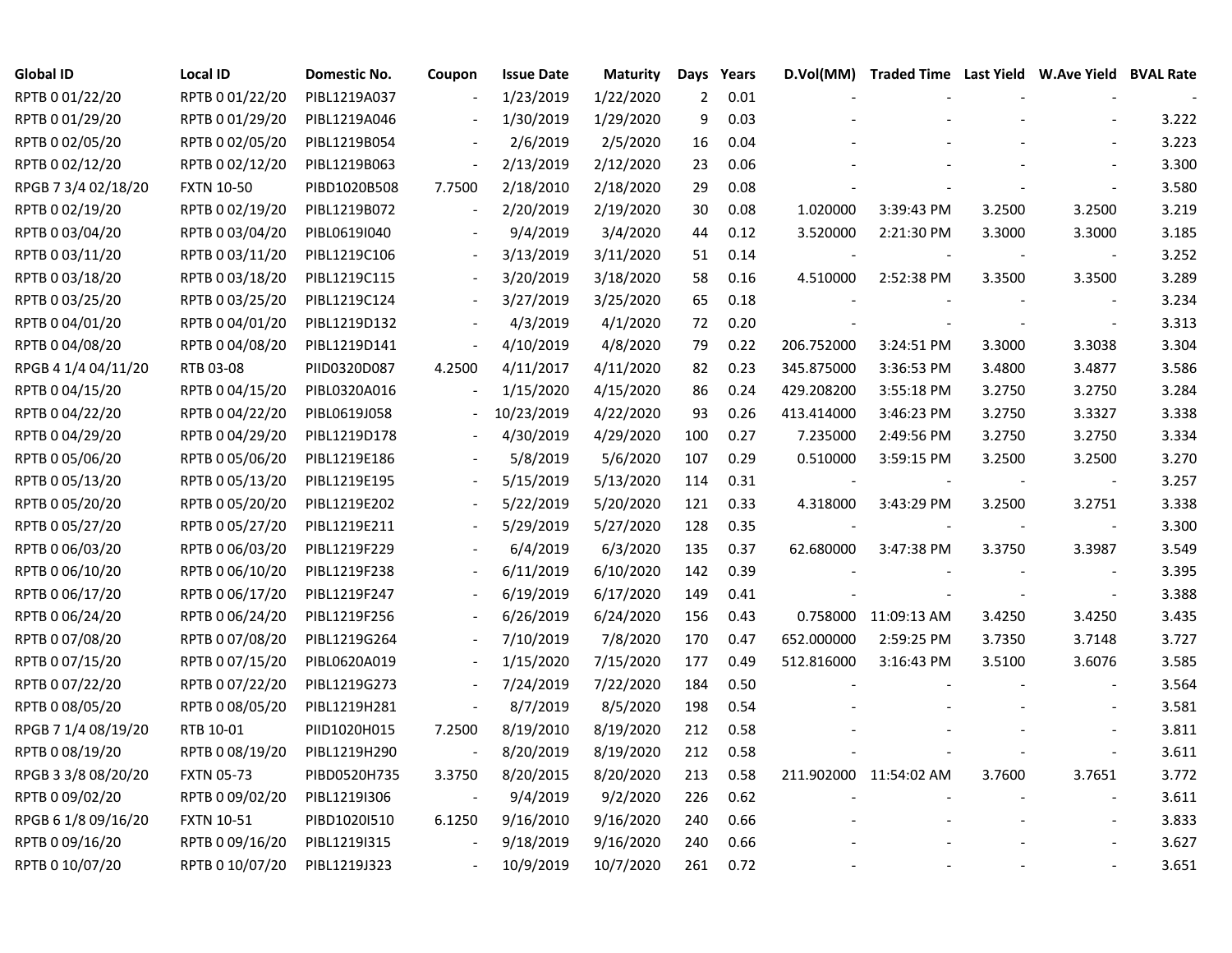| <b>Global ID</b>     | <b>Local ID</b>   | Domestic No. | Coupon         | <b>Issue Date</b> | <b>Maturity</b>  | Days | Years | D.Vol(MM)                |                       |        | Traded Time Last Yield W.Ave Yield BVAL Rate |       |
|----------------------|-------------------|--------------|----------------|-------------------|------------------|------|-------|--------------------------|-----------------------|--------|----------------------------------------------|-------|
| RPTB 0 10/21/20      | RPTB 0 10/21/20   | PIBL1219J332 |                | 10/23/2019        | 10/21/2020       | 275  | 0.75  |                          | 30.320000 11:24:48 AM | 3.5000 | 3.5000                                       | 3.667 |
| RPTB 0 11/04/20      | RPTB 0 11/04/20   | PIBL1219K358 |                | 11/6/2019         | 11/4/2020        | 289  | 0.79  |                          |                       |        |                                              | 3.682 |
| RPTB 0 11/18/20      | RPTB 0 11/18/20   | PIBL1219K367 |                | 11/20/2019        | 11/18/2020       | 303  | 0.83  | 2.550000                 | 3:08:02 PM            | 3.6000 | 3.6608                                       | 3.761 |
| RPTB 0 12/02/20      | RPTB 0 12/02/20   | PIBL1219L375 |                | 12/4/2019         | 12/2/2020        | 317  | 0.87  | 2.024000                 | 3:05:12 PM            | 3.6250 | 3.6250                                       | 3.725 |
| RPGB 5 7/8 12/16/20  | <b>FXTN 10-52</b> | PIBD1020L525 | 5.8750         | 12/16/2010        | 12/16/2020       | 331  | 0.91  |                          |                       |        |                                              | 3.950 |
| RPTB 0 01/06/21      | RPTB 0 01/06/21   | PIBL1220A017 |                | 1/8/2020          | 1/6/2021         | 352  | 0.96  | 597.067000               | 3:53:51 PM            | 3.8300 | 3.8389                                       | 3.830 |
| RPTB 0 01/13/21      | RPTB 0 01/13/21   | PIBL1220A026 | $\blacksquare$ | 1/15/2020         | 1/13/2021        | 359  | 0.98  | 39.534000                | 3:22:01 PM            | 3.8300 | 3.8299                                       | 3.851 |
| RPGB 4 1/4 01/25/21  | <b>FXTN 03-23</b> | PIBD0321A236 | 4.2500         | 1/25/2018         | 1/25/2021        | 371  | 1.02  | 1.000000                 | 3:36:36 PM            | 4.0400 | 4.0400                                       | 3.995 |
| RPGB 7 3/8 03/03/21  | RTB 10-02         | PIID1021C027 | 7.3750         | 3/3/2011          | 3/3/2021         | 408  | 1.12  | 7.000000                 | 3:14:20 PM            | 4.0825 | 4.0825                                       | 3.947 |
| RPGB 3 1/2 03/20/21  | <b>FXTN 07-57</b> | PIBD0721C574 | 3.5000         | 3/20/2014         | 3/20/2021        | 425  | 1.16  | 133.400000               | 3:15:01 PM            | 4.0900 | 4.0698                                       | 4.066 |
| RPGB 6 1/2 04/28/21  | <b>FXTN 10-53</b> | PIBD1021D531 | 6.5000         | 4/28/2011         | 4/28/2021        | 464  | 1.27  | $\overline{\phantom{a}}$ |                       |        | $\overline{\phantom{a}}$                     | 3.978 |
| RPGB 4 7/8 06/13/21  | RTB 03-09         | PIID0321F092 | 4.8750         | 6/13/2018         | 6/13/2021        | 510  | 1.40  | 228.700000               | 2:59:46 PM            | 4.0200 | 3.9294                                       | 3.945 |
| RPGB 5 3/4 10/20/21  | RTB 10-03         | PIID1021J039 | 5.7500         | 10/20/2011        | 10/20/2021       | 639  | 1.75  |                          |                       |        |                                              | 4.077 |
| RPGB 5 3/4 11/24/21  | <b>FXTN 10-55</b> | PIBD1021K551 | 5.7500         | 11/24/2011        | 11/24/2021       | 674  | 1.85  |                          |                       |        |                                              | 4.097 |
| RPGB 6 3/8 01/19/22  | <b>FXTN 10-54</b> | PIBD1022G545 | 6.3750         | 7/19/2011         | 1/19/2022        | 730  | 2.00  | 201.929000               | 3:34:38 PM            | 4.0750 | 4.0502                                       | 4.053 |
| RPGB 4 01/26/22      | <b>FXTN 05-74</b> | PIBD0522A747 | 4.0000         | 1/26/2017         | 1/26/2022        | 737  | 2.02  | 174.100000               | 3:33:06 PM            | 4.2000 | 4.2003                                       | 4.169 |
| RPGB 15 03/14/22     | <b>FXTN 20-02</b> | PIBD2022C021 | 15.0000        | 3/14/2002         | 3/14/2022        | 784  | 2.15  |                          |                       |        |                                              | 4.152 |
| RPGB 4 3/4 07/04/22  | <b>FXTN 03-24</b> | PIBD0322G247 | 4.7500         | 7/4/2019          | 7/4/2022         | 896  | 2.45  | 134.651000               | 2:31:11 PM            | 4.3000 | 4.2743                                       | 4.273 |
| RPGB 4 7/8 08/02/22  | <b>FXTN 10-56</b> | PIBD1022H562 | 4.8750         | 8/2/2012          | 8/2/2022         | 925  | 2.53  |                          |                       |        |                                              | 4.189 |
| RPGB 4 3/4 09/13/22  | <b>FXTN 10-57</b> | PIBD1022I570 | 4.7500         | 9/13/2012         | 9/13/2022        | 967  | 2.65  |                          |                       |        |                                              | 4.231 |
| RPGB 12 3/4 10/17/22 | <b>FXTN 20-03</b> | PIBD2022J033 | 12.7500        | 10/17/2002        | 10/17/2022 1,001 |      | 2.74  |                          |                       |        |                                              | 4.245 |
| RPGB 4 5/8 12/04/22  | RTB 05-11         | PIID0522L114 | 4.6250         | 12/4/2017         | 12/4/2022 1,049  |      | 2.87  | 19.404000                | 2:47:04 PM            | 4.2550 | 4.2562                                       | 4.260 |
| RPGB 4 12/06/22      | <b>FXTN 10-58</b> | PIBD1022L585 | 4.0000         | 12/6/2012         | 12/6/2022 1,051  |      | 2.88  | 1.600000                 | 3:14:26 PM            | 4.3000 | 4.3000                                       | 4.267 |
| RPGB 13 02/20/23     | <b>FXTN 20-04</b> | PIBD2023B048 | 13.0000        | 2/20/2003         | 2/20/2023 1,127  |      | 3.09  |                          |                       |        | $\overline{\phantom{a}}$                     | 4.295 |
| RPGB 5 1/2 03/08/23  | <b>FXTN 05-75</b> | PIBD0523C752 | 5.5000         | 3/8/2018          | 3/8/2023 1,143   |      | 3.13  |                          |                       |        | $\overline{\phantom{a}}$                     | 4.332 |
| RPGB 3 1/2 04/21/23  | <b>FXTN 07-58</b> | PIBD0723D588 | 3.5000         | 4/21/2016         | 4/21/2023 1,187  |      | 3.25  | 347.000000               | 3:24:51 PM            | 4.3950 | 4.3763                                       | 4.353 |
| RPGB 11 7/8 05/29/23 | <b>FXTN 20-05</b> | PIBD2023E054 | 11.8750        | 5/29/2003         | 5/29/2023 1,225  |      | 3.35  |                          |                       |        |                                              | 4.330 |
| RPGB 3 1/4 08/15/23  | RTB 10-04         | PIID1023H046 | 3.2500         | 8/15/2013         | 8/15/2023 1,303  |      | 3.57  | 19.560000                | 3:38:12 PM            | 4.3350 | 4.3351                                       | 4.336 |
| RPGB 11 3/8 10/23/23 | <b>FXTN 20-06</b> | PIBD2023J068 | 11.3750        | 10/23/2003        | 10/23/2023 1,372 |      | 3.76  |                          |                       |        |                                              | 4.381 |
| RPGB 6 1/4 03/12/24  | RTB 05-12         | PIID0524C129 | 6.2500         | 3/12/2019         | 3/12/2024 1,513  |      | 4.14  | 1367.583000              | 3:58:19 PM            | 4.4000 | 4.3783                                       | 4.397 |
| RPGB 4 1/2 04/20/24  | <b>FXTN 07-59</b> | PIBD0724D595 | 4.5000         | 4/20/2017         | 4/20/2024 1,552  |      | 4.25  |                          |                       |        |                                              | 4.411 |
| RPGB 12 3/8 06/03/24 | <b>FXTN 20-07</b> | PIBD2024F075 | 12.3750        | 6/3/2004          | 6/3/2024 1,596   |      | 4.37  |                          |                       |        |                                              | 4.452 |
| RPGB 12 7/8 08/05/24 | <b>FXTN 20-08</b> | PIBD2024H086 | 12.8750        | 8/5/2004          | 8/5/2024 1,659   |      | 4.54  |                          |                       |        |                                              | 4.470 |
| RPGB 4 1/8 08/20/24  | <b>FXTN 10-59</b> | PIBD1024H595 | 4.1250         | 8/20/2014         | 8/20/2024 1,674  |      | 4.58  |                          | 2.700000 11:34:08 AM  | 4.4750 | 4.4750                                       | 4.423 |
| RPGB 4 1/4 10/17/24  | <b>FXTN 05-76</b> | PIBD0524J762 | 4.2500         | 10/17/2019        | 10/17/2024 1,732 |      | 4.74  | 15.000000                | 3:26:23 PM            | 4.4100 | 4.4100                                       | 4.380 |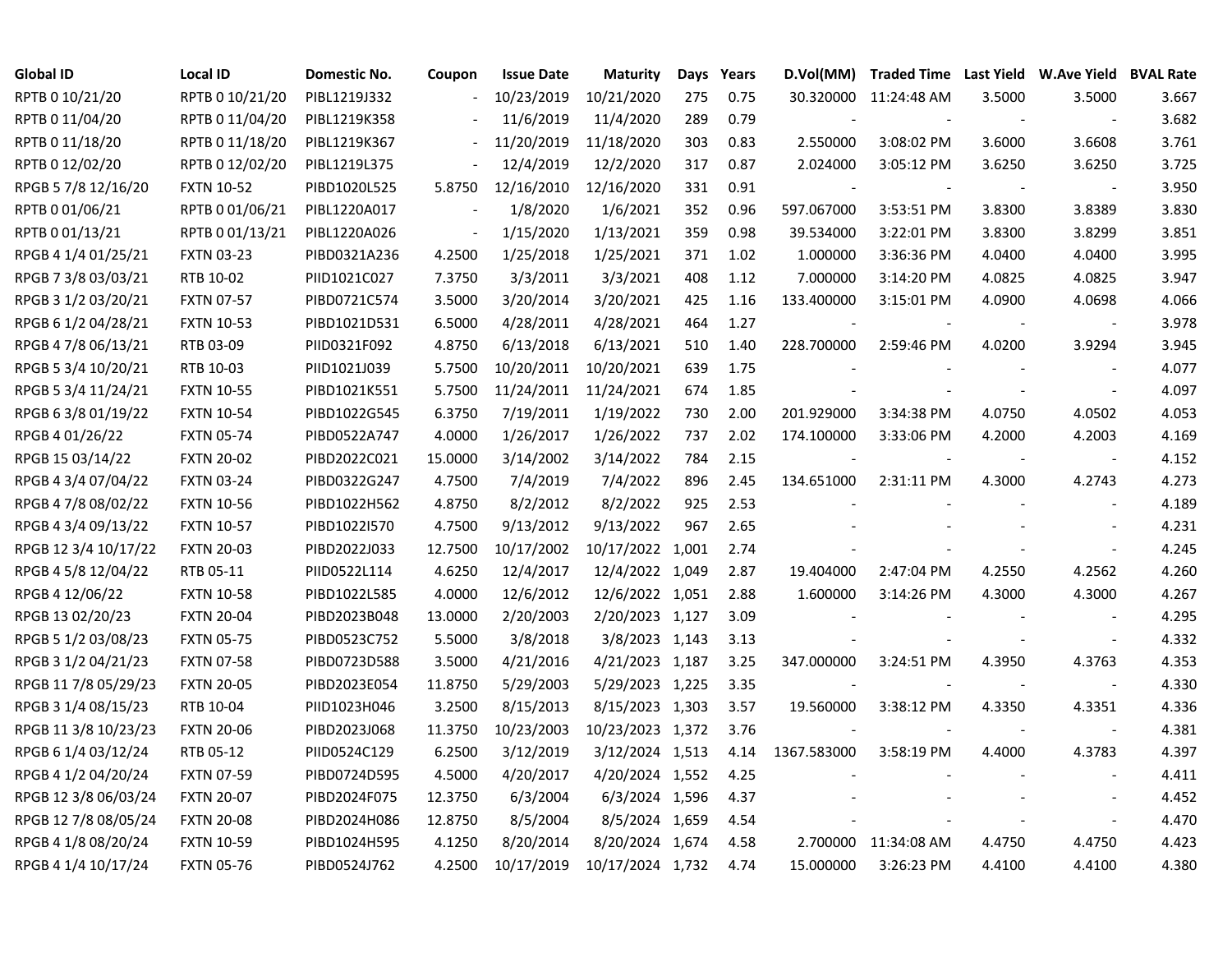| <b>Global ID</b>     | <b>Local ID</b>   | Domestic No. | Coupon  | <b>Issue Date</b> | <b>Maturity</b>        | Days | Years |             | D.Vol(MM) Traded Time Last Yield W.Ave Yield BVAL Rate |        |                          |       |
|----------------------|-------------------|--------------|---------|-------------------|------------------------|------|-------|-------------|--------------------------------------------------------|--------|--------------------------|-------|
| RPGB 13 3/4 11/11/24 | <b>FXTN 20-09</b> | PIBD2024K091 | 13.7500 | 11/11/2004        | 11/11/2024 1,757       |      | 4.81  |             |                                                        |        |                          | 4.499 |
| RPGB 5 3/4 04/12/25  | <b>FXTN 07-61</b> | PIBD0725D618 | 5.7500  | 4/12/2018         | 4/12/2025 1,909        |      | 5.23  |             | 306.213000 11:58:50 AM                                 | 4.6050 | 4.6050                   | 4.585 |
| RPGB 12 1/8 04/14/25 | <b>FXTN 20-10</b> | PIBD2025D103 | 12.1250 | 4/14/2005         | 4/14/2025 1,911        |      | 5.23  |             |                                                        |        |                          | 4.540 |
| RPGB 3 5/8 09/09/25  | <b>FXTN 10-60</b> | PIBD1025I608 | 3.6250  | 9/9/2015          | 9/9/2025 2,059         |      | 5.64  | 350.000000  | 3:29:04 PM                                             | 4.6500 | 4.5786                   | 4.602 |
| RPGB 12 1/8 10/20/25 | <b>FXTN 20-11</b> | PIBD2025J116 | 12.1250 | 10/20/2005        | 10/20/2025 2,100       |      | 5.75  |             |                                                        |        |                          | 4.585 |
| RPGB 18 1/4 11/29/25 | <b>FXTN 25-01</b> | PIBD2525K015 | 18.2500 | 11/29/2000        | 11/29/2025 2,140       |      | 5.86  |             |                                                        |        |                          | 4.594 |
| RPGB 10 1/4 01/19/26 | <b>FXTN 20-12</b> | PIBD2026A122 | 10.2500 | 1/19/2006         | 1/19/2026 2,191        |      | 6.00  |             |                                                        |        |                          | 4.606 |
| RPGB 6 1/4 02/14/26  | <b>FXTN 07-62</b> | PIBD0726B627 | 6.2500  | 2/14/2019         | 2/14/2026 2,217        |      | 6.07  | 724.600000  | 3:59:14 PM                                             | 4.6500 | 4.6685                   | 4.680 |
| RPGB 3 1/2 09/20/26  | RTB 10-05         | PIID1026I057 | 3.5000  | 9/20/2016         | 9/20/2026 2,435        |      | 6.67  | 14.200000   | 3:49:17 PM                                             | 4.5000 | 4.5528                   | 4.527 |
| RPGB 6 1/4 10/20/26  | RTB 15-01         | PIID1526J019 | 6.2500  | 10/20/2011        | 10/20/2026 2,465       |      | 6.75  | 1.860000    | 3:39:35 PM                                             | 4.7000 | 4.7000                   | 4.630 |
| RPGB 8 12/07/26      | <b>FXTN 20-13</b> | PIBD2026L139 | 8.0000  | 12/7/2006         | 12/7/2026 2,513        |      | 6.88  |             |                                                        |        | $\overline{\phantom{a}}$ | 4.662 |
| RPGB 5 3/8 03/01/27  | RTB 15-02         | PIID1527C023 | 5.3750  | 3/1/2012          | 3/1/2027 2,597         |      | 7.11  |             |                                                        |        |                          | 4.675 |
| RPGB 4 3/4 05/04/27  | <b>FXTN 10-61</b> | PIBD1027E617 | 4.7500  | 5/4/2017          | 5/4/2027 2,661         |      | 7.29  |             |                                                        |        |                          | 4.687 |
| RPGB 8 5/8 09/06/27  | <b>FXTN 20-14</b> | PIBD2027I140 | 8.6250  | 9/6/2007          | 9/6/2027 2,786         |      | 7.63  |             |                                                        |        | $\sim$                   | 4.703 |
| RPGB 6 1/4 03/22/28  | <b>FXTN 10-63</b> | PIBD1028C635 | 6.2500  | 3/22/2018         | 3/22/2028 2,984        |      | 8.17  |             | 6.730000 10:08:30 AM                                   | 4.8000 | 4.8000                   | 4.718 |
| RPGB 9 1/2 12/04/28  | <b>FXTN 20-15</b> | PIBD2028L151 | 9.5000  | 12/4/2008         | 12/4/2028 3,241        |      | 8.87  |             |                                                        |        |                          | 4.739 |
| RPGB 6 7/8 01/10/29  | <b>FXTN 10-64</b> | PIBD1029A644 | 6.8750  | 1/10/2019         | 1/10/2029 3,278        |      | 8.98  | 2186.400000 | 3:56:40 PM                                             | 4.7750 | 4.7559                   | 4.774 |
| RPGB 8 3/4 05/27/30  | <b>FXTN 20-16</b> | PIBD2030E166 | 8.7500  | 5/27/2010         | 5/27/2030 3,780 10.35  |      |       |             |                                                        |        |                          | 4.758 |
| RPGB 12 1/2 07/28/30 | <b>FXTN 25-02</b> | PIBD2530G029 | 12.5000 | 7/28/2005         | 7/28/2030 3,842 10.52  |      |       |             |                                                        |        |                          | 4.779 |
| RPGB 11 1/4 01/26/31 | <b>FXTN 25-03</b> | PIBD2531A032 | 11.2500 | 1/26/2006         | 1/26/2031 4,024 11.02  |      |       |             |                                                        |        | $\overline{\phantom{a}}$ | 4.792 |
| RPGB 8 07/19/31      | <b>FXTN 20-17</b> | PIBD2031G171 | 8.0000  | 7/19/2011         | 7/19/2031 4,198 11.49  |      |       | 587.450000  | 3:42:42 PM                                             | 4.7750 | 4.7673                   | 4.771 |
| RPGB 9 3/8 10/05/31  | <b>FXTN 25-04</b> | PIBD2531J042 | 9.3750  | 10/5/2006         | 10/5/2031 4,276 11.71  |      |       |             |                                                        |        | $\blacksquare$           | 4.828 |
| RPGB 5 7/8 02/02/32  | <b>FXTN 20-18</b> | PIBD2032B183 | 5.8750  | 2/2/2012          | 2/2/2032 4,396 12.04   |      |       |             |                                                        |        | $\blacksquare$           | 4.846 |
| RPGB 5 7/8 03/01/32  | RTB 20-01         | PIID2032C014 | 5.8750  | 3/1/2012          | 3/1/2032 4,424 12.11   |      |       |             |                                                        |        | $\blacksquare$           | 4.851 |
| RPGB 5 3/4 09/27/32  | <b>FXTN 20-19</b> | PIBD2032I195 | 5.7500  | 9/27/2012         | 9/27/2032 4,634 12.69  |      |       |             |                                                        |        |                          | 4.895 |
| RPGB 8 1/2 11/29/32  | <b>FXTN 25-05</b> | PIBD2532K057 | 8.5000  | 11/29/2007        | 11/29/2032 4,697 12.86 |      |       |             |                                                        |        |                          | 4.908 |
| RPGB 3 5/8 03/21/33  | <b>FXTN 20-20</b> | PIBD2033C206 | 3.6250  | 3/21/2013         | 3/21/2033 4,809 13.17  |      |       |             |                                                        |        |                          | 4.979 |
| RPGB 9 1/4 11/05/34  | <b>FXTN 25-06</b> | PIBD2534K062 | 9.2500  | 11/5/2009         | 11/5/2034 5,403 14.79  |      |       |             |                                                        |        |                          | 5.079 |
| RPGB 8 09/30/35      | <b>FXTN 25-07</b> | PIBD2535I071 | 8.0000  | 9/30/2010         | 9/30/2035 5,732 15.69  |      |       |             |                                                        |        |                          | 5.155 |
| RPGB 8 1/8 12/16/35  | <b>FXTN 25-08</b> | PIBD2535L086 | 8.1250  | 12/16/2010        | 12/16/2035 5,809 15.90 |      |       | 111.600000  | 3:17:14 PM                                             | 5.1750 | 5.1980                   | 5.200 |
| RPGB 7 5/8 09/29/36  | <b>FXTN 25-09</b> | PIBD2536I097 | 7.6250  | 9/29/2011         | 9/29/2036 6,097 16.69  |      |       |             |                                                        |        |                          | 5.214 |
| RPGB 5 1/4 05/18/37  | <b>FXTN 20-21</b> | PIBD2037E214 | 5.2500  | 5/18/2017         | 5/18/2037 6,328 17.33  |      |       |             |                                                        |        | $\overline{a}$           | 5.239 |
| RPGB 5 3/4 08/16/37  | <b>FXTN 25-10</b> | PIBD2537H103 | 5.7500  | 8/16/2012         | 8/16/2037 6,418 17.57  |      |       |             |                                                        |        | $\blacksquare$           | 5.246 |
| RPGB 6 1/8 10/24/37  | RTB 25-01         | PIID2537J015 | 6.1250  | 10/24/2012        | 10/24/2037 6,487 17.76 |      |       | 7.792000    | 3:17:50 PM                                             | 5.2500 | 5.2532                   | 5.255 |
| RPGB 6 1/2 02/22/38  | <b>FXTN 20-22</b> | PIBD2038B224 | 6.5000  | 2/22/2018         | 2/22/2038 6,608 18.09  |      |       |             |                                                        |        | $\blacksquare$           | 5.271 |